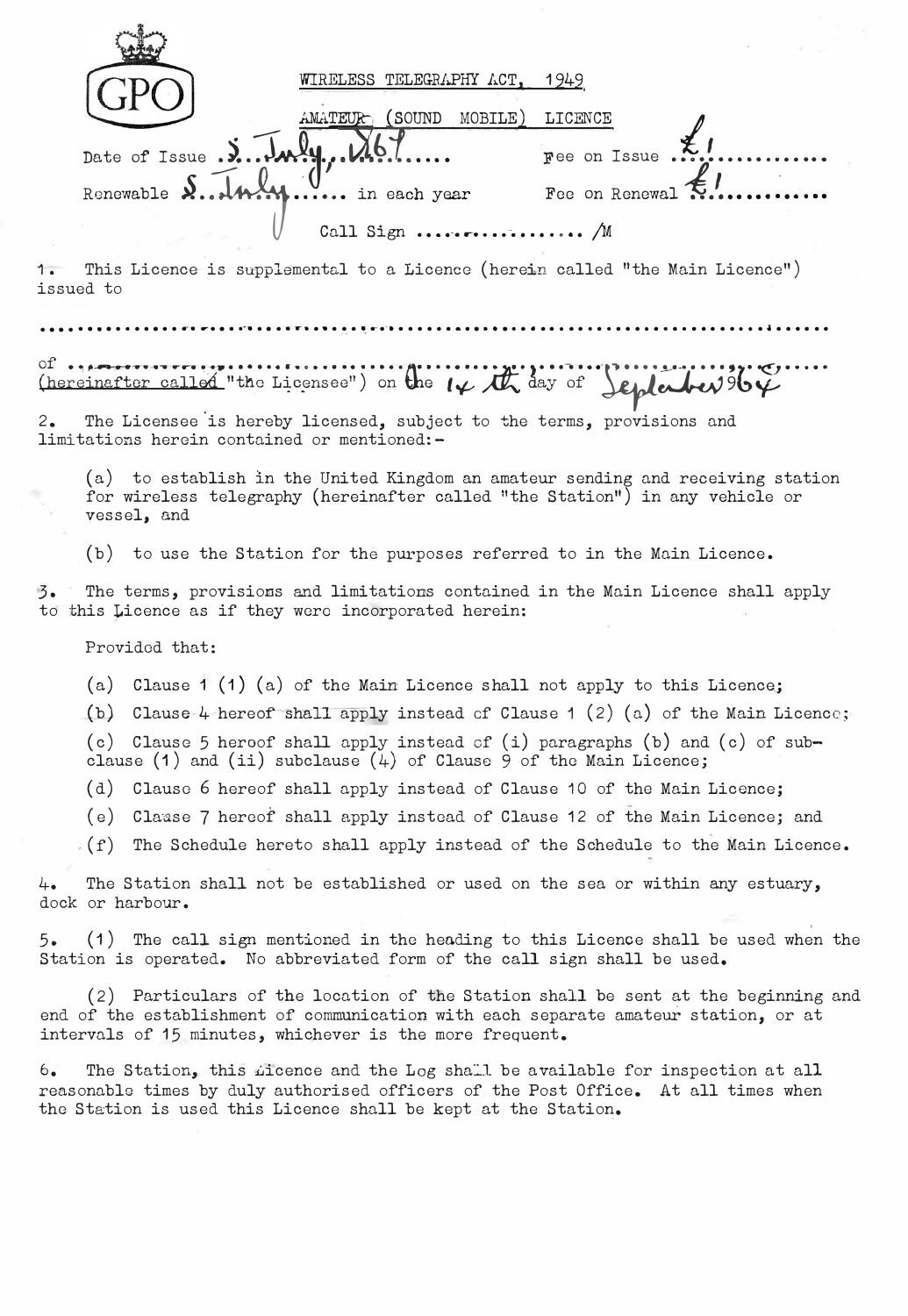7. This Licence shall continue in force for one year from the date of issue, and thereafter so long as the Licensee pays to the Postmaster General in advance in each year on or before the anniversary of the date of issue the renewal fee in respect of this Licence prescribed by or under the regulations for the time being in force under section 2(1) of the Wireless Telegraphy Act, 1949: Provided that (a) the Postmaster General may at any time after the date of issue (i) revoke this Licence or vary the terms, provisions or limitations thereof by a notice in writing served on the Licensee, or by a general notice published in the London, Edinburgh and Belfast Gazettes, or in a newspaper published in London, a newspaper published in Edinburgh and a newspaper published in Belfast addressed to all holders of Amateur (Sound Mobile) Licences; (ii) revoke this Licence by a general notice published by being broadcast by the British Broadcasting Corporation addressed to all holders of Amateur (Sound Mobile) Licences; and (b) if the Main Licence expires or is revoked this Licence shall expire on the date when the Main Licence ceases to be in force. Any notice given under this clause may take effect either forthwith or on such subsequent date as may be specified in the notice.

Signed on behalf of Her Majesty's Postmaster General.

A. J. Campbell